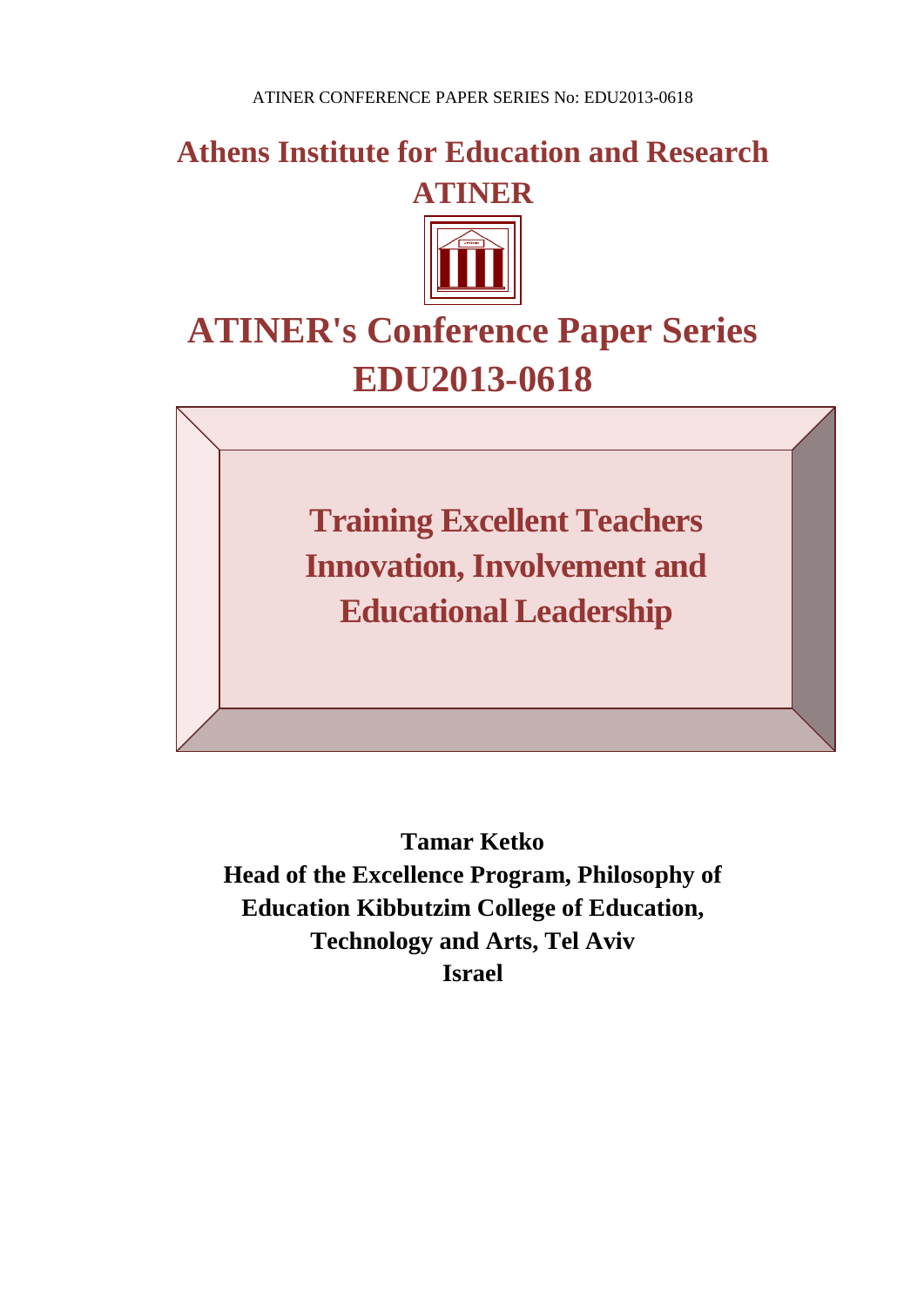Athens Institute for Education and Research 8 Valaoritou Street, Kolonaki, 10671 Athens, Greece Tel: + 30 210 3634210 Fax: + 30 210 3634209 Email: info@atiner.gr URL: www.atiner.gr URL Conference Papers Series: www.atiner.gr/papers.htm

Printed in Athens, Greece by the Athens Institute for Education and Research. All rights reserved. Reproduction is allowed for non-commercial purposes if the source is fully acknowledged.

> ISSN **2241-2891** 21/10/2013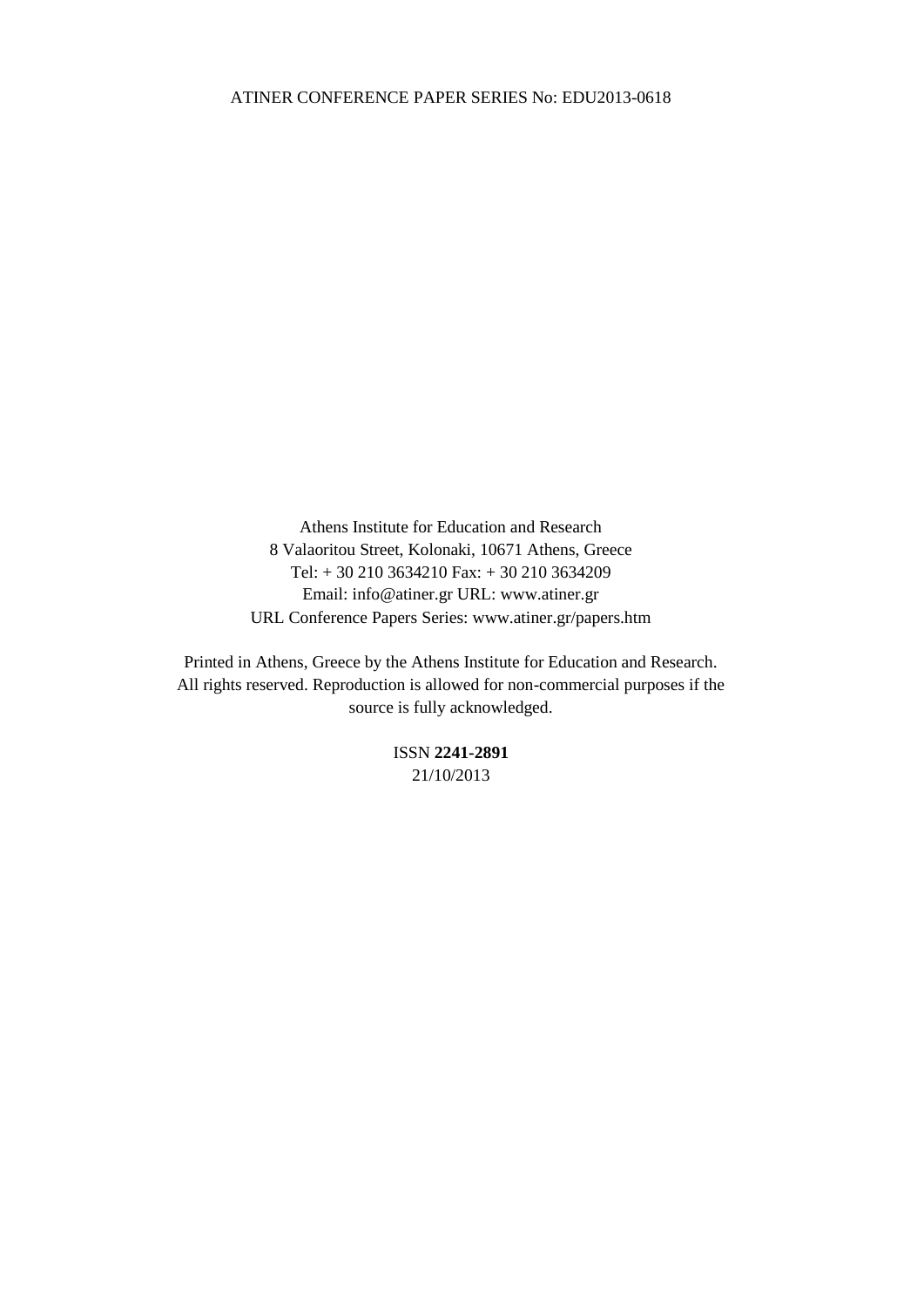## An Introduction to ATINER's Conference Paper Series

ATINER started to publish this conference papers series in 2012. It includes only the papers submitted for publication after they were presented at one of the conferences organized by our Institute every year. The papers published in the series have not been refereed and are published as they were submitted by the author. The series serves two purposes. First, we want to disseminate the information as fast as possible. Second, by doing so, the authors can receive comments useful to revise their papers before they are considered for publication in one of ATINER's books, following our standard procedures of a blind review.

Dr. Gregory T. Papanikos President Athens Institute for Education and Research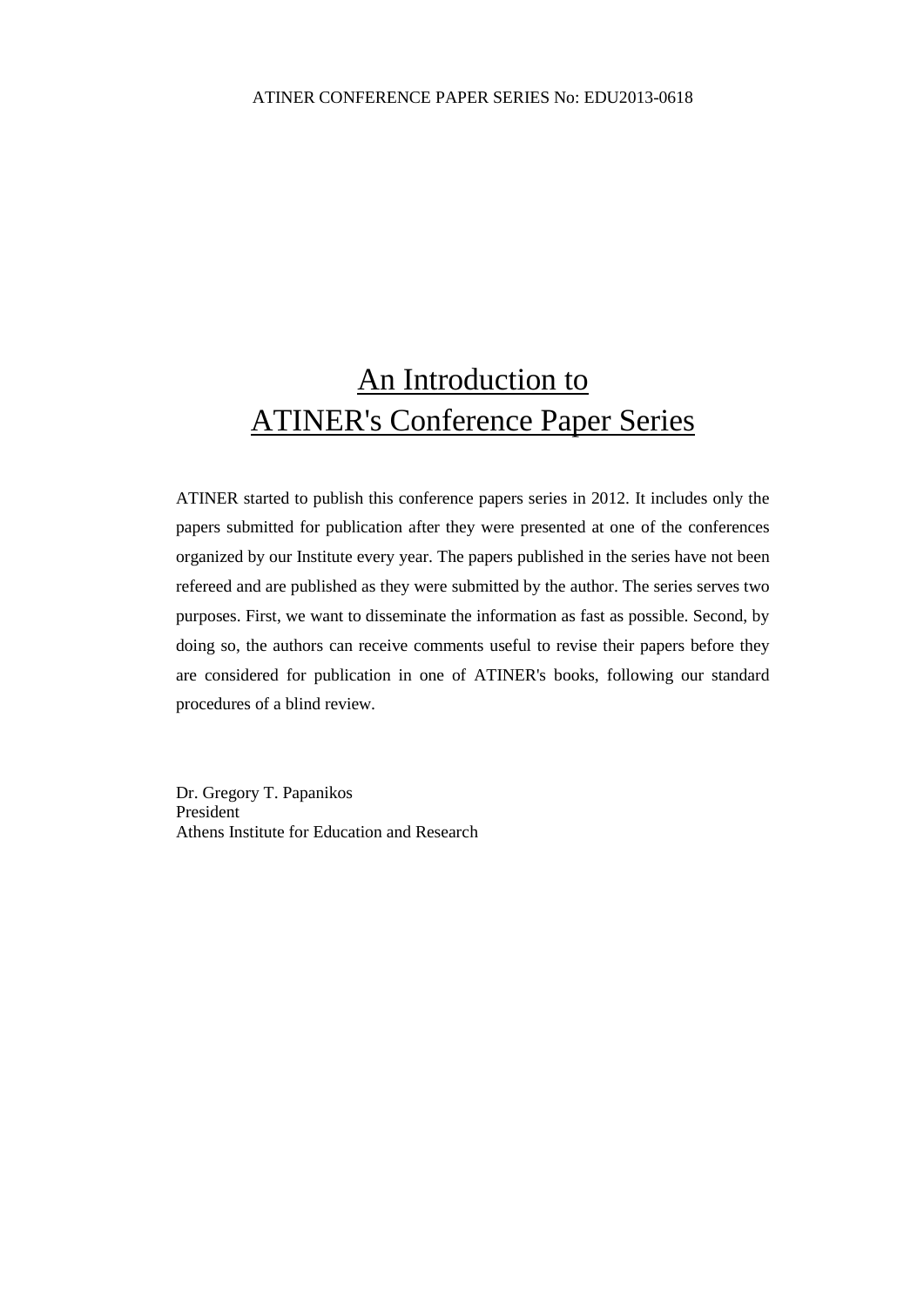This paper should be cited as follows:

**Ketko, T.** (2013) **"Training Excellent Teachers Innovation, Involvement and Educational Leadership"** Athens: ATINER'S Conference Paper Series, No: EDU2013-0618.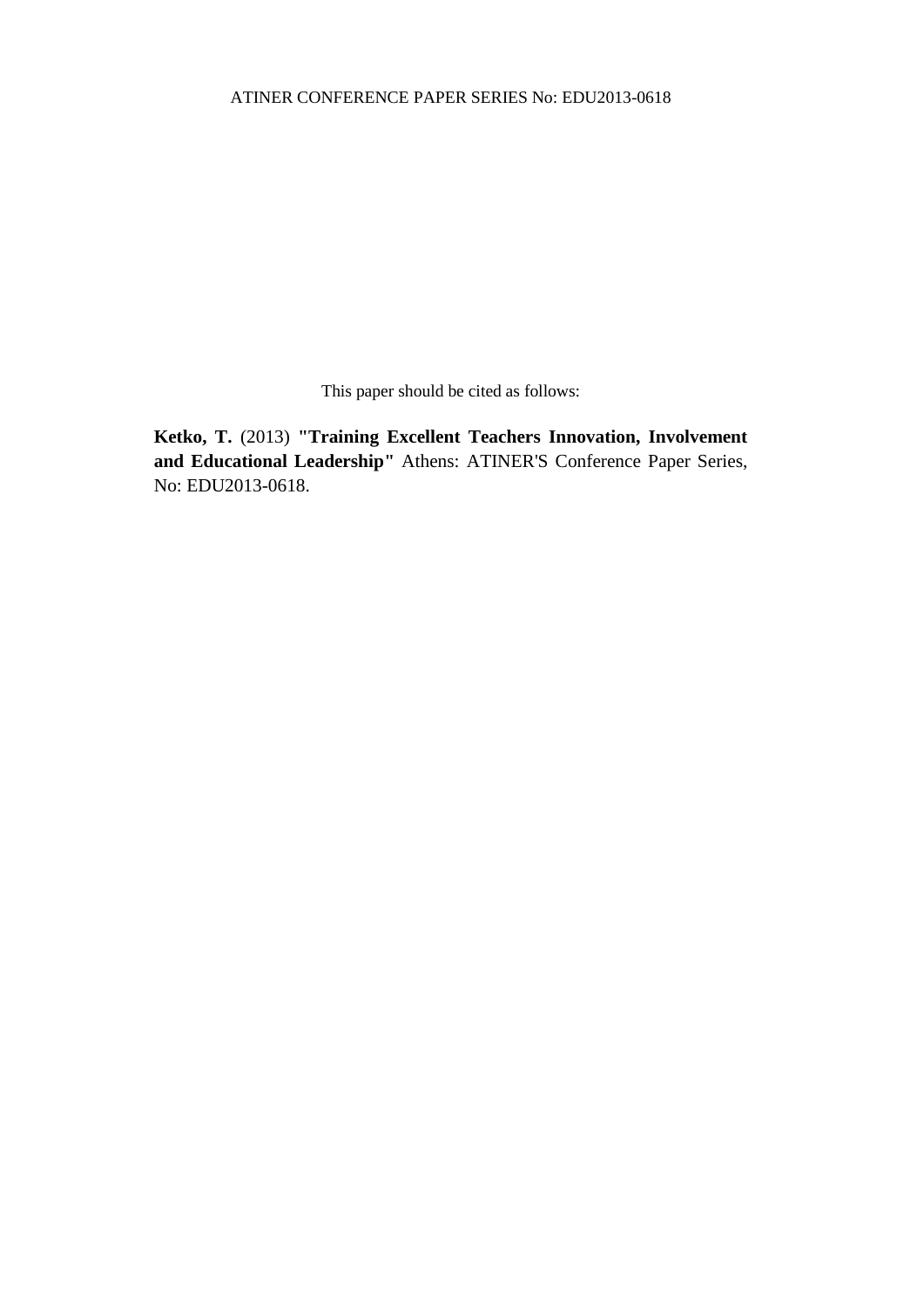### **Training Excellent Teachers Innovation, Involvement and Educational Leadership**

#### **Tamar Ketko**

#### **Head of the Excellence Program, Philosophy of Education Kibbutzim College of Education, Technology and Arts, Tel Aviv Israel**

#### **Abstract**

Excellent teachers are outstanding people who are not only gifted and highly intelligent in all aspects, but also those who are able to perceive the personality of their students as well as understand their thoughts and feelings; teachers who serve as educational leaders who are venerated by their students, and are able to correlate reality with knowledge.

In recent times, we have been contending with the deterioration of teachers' skills, being exposed to their low level of intelligence and superficial personalities. Is this because we have lost our confidence in our educational values and ethics? Is it because the low salaries teachers receive on the one hand, and the high-technology methodologies, on the other hand, which divert teachers from their calling?

How can we revive the teachers' excellent status and make them our social and cultural mentors once again?

In my opinion three major changes need to be made: First, the standard of selection of students and acceptance to the colleges of education should be raised, and candidates with higher grades, special talents and compatibilities to become excellent teachers should be preferred. Second, we should increase the level of their disciplinary studies and their pedagogical practices, and at the same time ensure that they will be taught and trained by outstanding lecturers and skilled innovative mentors, who will be able to bring out the best in them. Third, it is important to make the studies of these students relevant to their political and social existence in addition to their academic studies. Future teachers should be active on campus and be involved with their community needs.

This paper introduces some innovative points of view and educational aspects concerning the training of excellent teachers as educational leaders who are involved not only in the academic aspects of their studies, but in the cultural, political and social environment as well.

**Key words:** Excellent teachers; Innovation and Involvement; Educational leaders

#### **Corresponding Author:**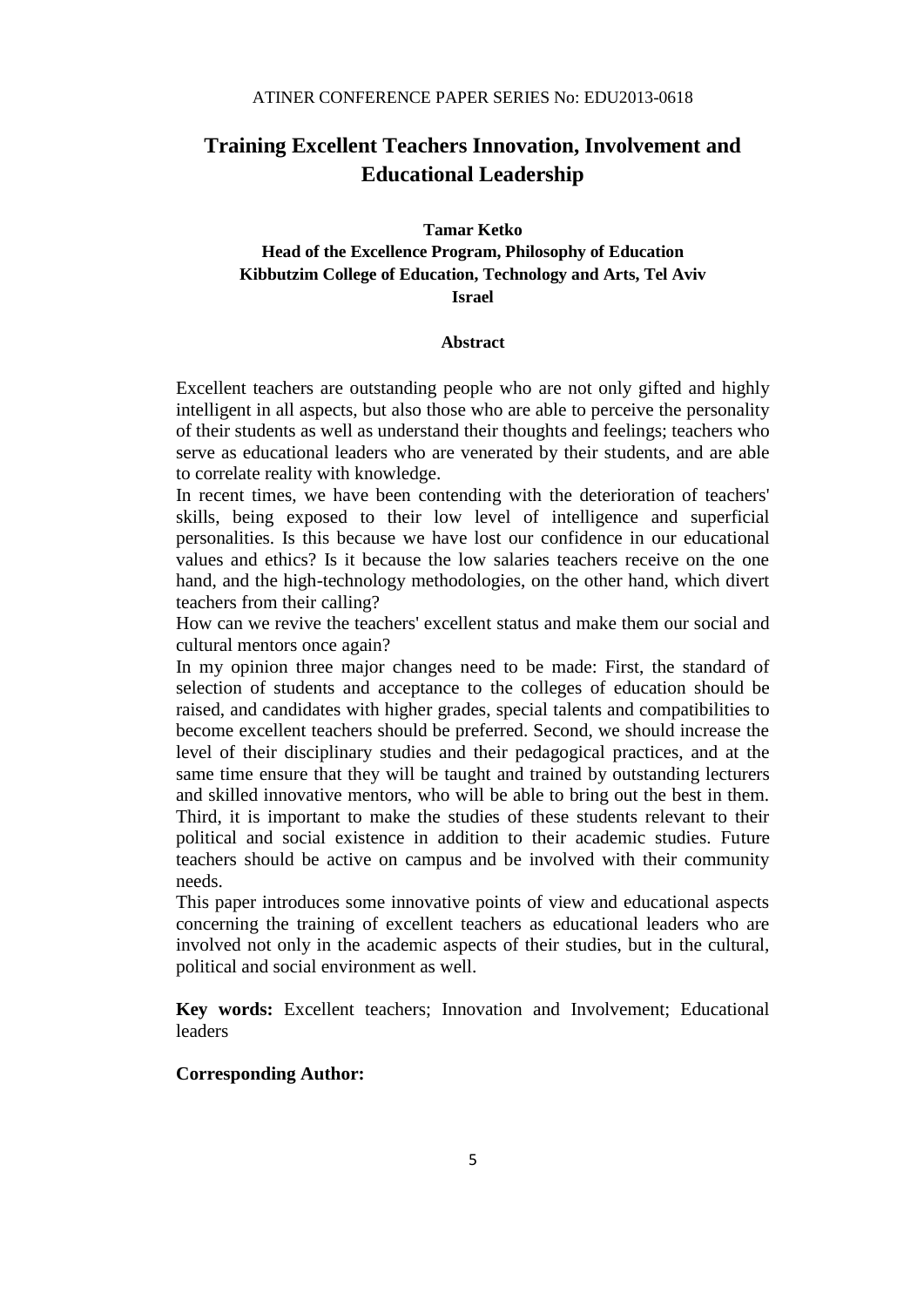Education systems throughout the world are desperately lacking in excellent teachers and the need to raise teaching standards, especially because of rapid technological developments offering "alternative" teaching methods in the fields of communication, such as the Internet, make the role of teachers, public libraries and tutors in the learning process inferior. In such a situation, the role of the 'mythological educator' is no longer considered as being essential. Furthermore, teaching staff and head teachers are required to cope with complex social and cultural phenomena demanding a variety of skills other than professional and pedagogical, such as dealing with violence, concentration disorders and special needs, with post-traumatic reactions to military actions, destruction and death, sexual abuse in the family and in the environment, the increasing use of drugs and alcohol, and aspects of ethnic and religious racism. Excellent teachers, therefore, are required to be multidisciplinary to cope with social, criminological, psychological and national issues while developing their teaching abilities under conditions in most educational institutions that do not make possible finding solutions for these tribulations. Now more than ever it is necessary to find outstanding teachers, leading educators, who will bring about a revolution in the educational system and the process of fostering the character of the future, especially within the complex reality of Israel, with its intricate political, social and economic problems. Excellent teachers will be able to carry out their tasks in a suitable manner within an educational system lacking a unified policy and core plans relevant to all pupils. Such teachers will be able to raise the standard of general achievements and the fostering of aptitudes and the ability of original thinking of pupils in the subjects they study, on the one hand, and will have a considerable influence on the abundance of mediocrity, indolence and apathy, on the other. How can such teachers be created?

Excellent teachers are exceptional persons who consider their profession not only a mission, with the power to change the education of the future generation, but also are involved in the defense of the nation and the state in its national and cultural aspects. Their uniqueness is expressed by unexceptional diligence, devotion and commitment over and above that demanded in official circles, as well as exceptional personality. Their profile is adapted to the culture and environment within which they are employed and within which they are able to adapt their theoretic, professional and practical knowledge to the existing reality, without compromising the standard and quality of the existing work conditions no matter what they are (Kasher, 2003).

The excellence of the teachers is evident in their ability to relate to their students beyond the grades they attain, but rather to recognize their internal needs and be able to foster their personalities, to be an example that will lead them to broader visions beyond the obligations of examinations and average grades, which will fashion them as admirable enlightened persons, motivated to personal innovation and gifted with courage and aptitudes to develop critical thought in social, political and philosophical areas.

The distressing situation in Israel shows that the majority of teacher training colleges are judged by the standard of teaching and training in the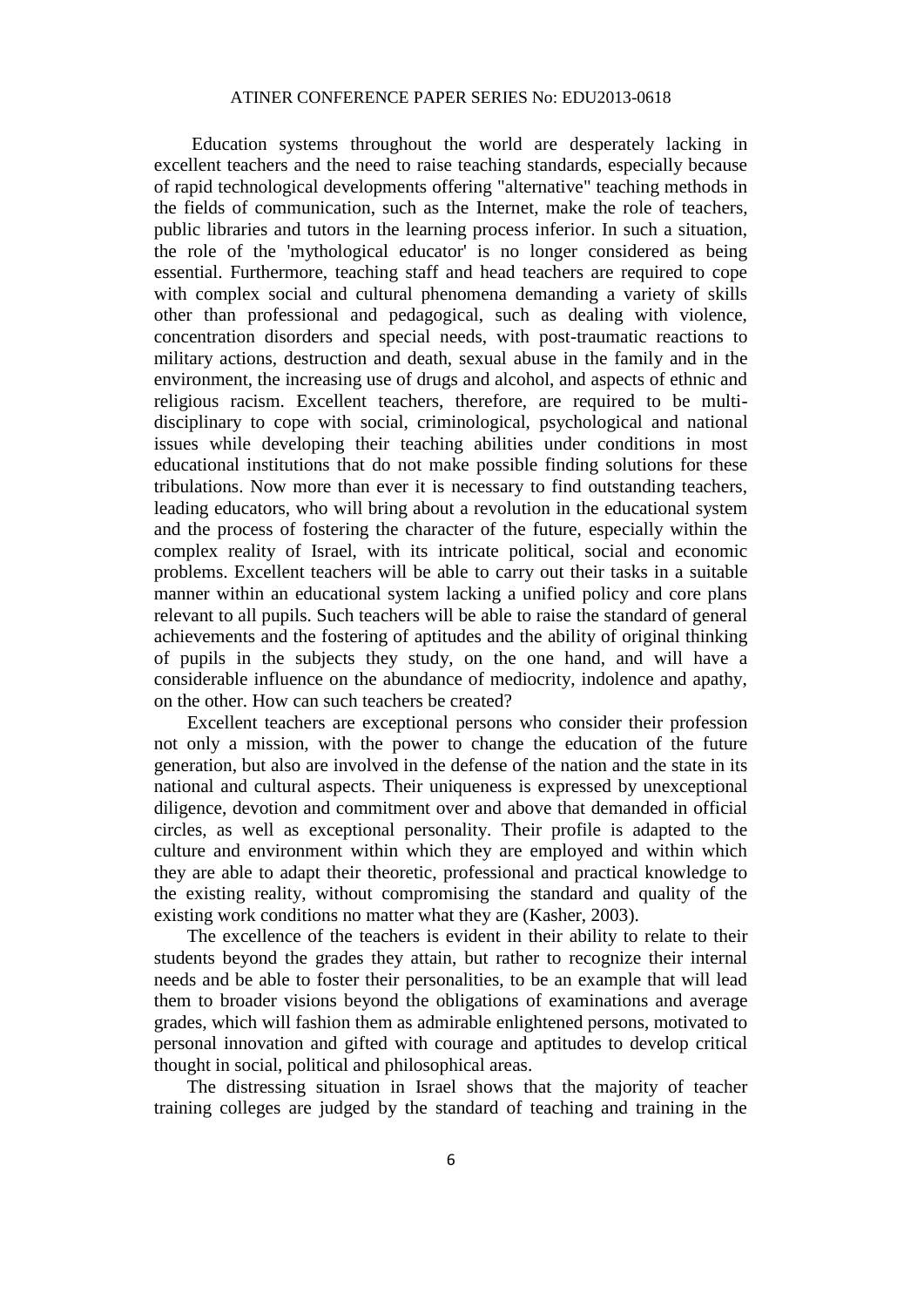universities, and thus their graduates are evaluated as mediocre and lower. Furthermore, the achievement standards of their pupils, the fostering of their talents and intellectual, social personalities and their activities are much below international standards. Is this the result of political motives, or perhaps the outcome of the unresolved military situation we are facing? Is it the result of low wages teachers are paid and their inferior status within the population, or is it the accelerated development of technology which offer attractive alternatives? How is it that we have lost faith in the educational system and no longer conceive of it as a valued mainstay for the advancement of future generations? Will we be able to restore to the teachers their respect and the hope for a drastic change in education that will create the 'excellent teacher' whom we hope for?

In this paper, I will examine the ways by which excellent teachers can be created and how an answer can be provided to the stringencies existing in the field of education in a situation so perplex and morally and ethically problematical. I will begin with a theoretical review describing the present situation in the field of recruiting outstanding young women and men as educators, and guiding them toward excellence, in Israel and in other countries. I will then examine the process of the significant change that has come about in the Program for Training Excellent Teachers recently. One fact is commonly agreed upon: the quality and personality of teachers affect the standard of their pupils' achievements and increases the possibility of rehabilitation of the education system, of the community's values, and the creation of a more desirable environment in which to live (Zozovski, Donitza-Shmidt, 2005).

In most modern states, including Israel, there is a crisis relating to recruitment of excellent students as educators as well as the phenomenon of teachers leaving the profession only a few years after they have completed their studies and begin working in schools (Zeidenberg, 2008; Ariav, 2009). As the result of low wages and inadequate working conditions, as compared with status in other professions, there is a decline in numbers of outstanding persons joining the teaching profession. This situation forces the directors of seminars and higher education institutions which train teachers, to lower the admission standards for students, to moderate the classification tests and not just to compromise the acceptance of students with low grades, but to accept persons whose prospect of being suitable teachers is slight. Furthermore, the numbers of teachers leaving the profession is increasing considerably. The shortage of teachers has demanded a basic examination of the type of persons applying to become teachers and their suitability professionally, as well as their personality (Yogev & Kfir, 2008). As the standard of applicants is reduced, the possibility of outstanding pupils succeeding in schools in which the teachers are mediocre is reduced, and the achievements of these pupils decline. The education system is held responsible for continuing to accept unsuitable applicants as teachers whose grades did not enable them to be accepted at institutions of higher education (Ketzin & Shkedi, 2011).

Dan Clement Lortie (1975) defined two factors in the process of selection of the teaching profession: one derives from the facilitating motives such as the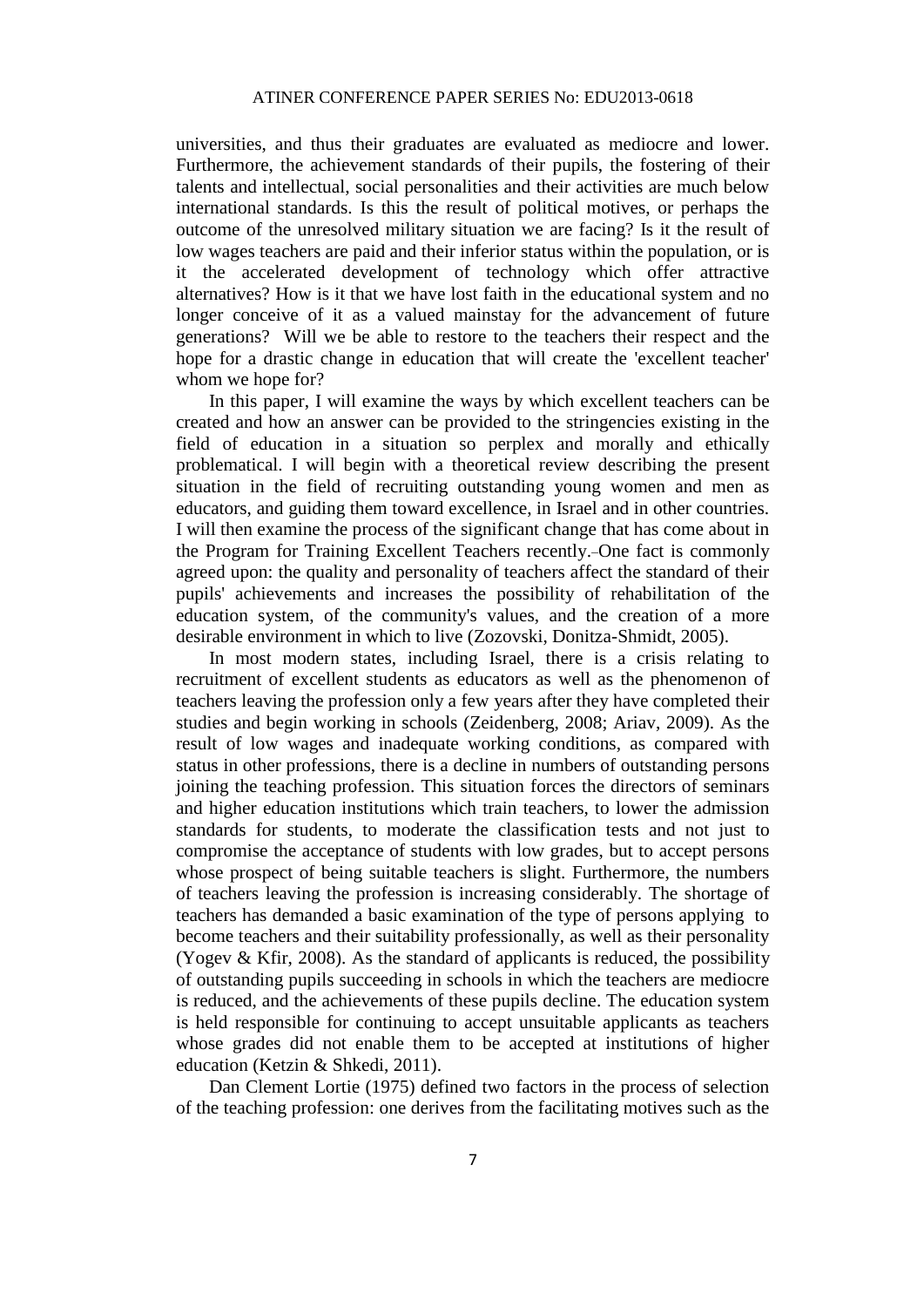influence of their teachers or positive learning experiences in the past, and those who have a personal disposition for the field of education, social work and other care professions, especially with children (Albeck 1983). The second factor derives from the motives that attract them to work in this profession such as a feeling of mission satisfying and suitable to their personality, as well as the wages and workplace conditions and the possibility of advancement. These are decisive in the decision making process to become teachers (Rosenholtz, 1989).

According to Nisan (Nisan, 1987, 2001, 2006), the internal as well as external motives do not encompass all the motivating components in the process of selection of teaching. Consideration must also be given to the 'assumption of worthiness' in this decision based on a moral and ethical conception and upon the understanding that certain modes of behavior are carried out they are considered as worthy of following, even if they do not receive return of their value. The selection of the teaching profession is not made for the sake of expediency but because of a moral decision considered as a social and national 'mission'. Although during the past decade there has been a considerable decline in the number of applicants for teaching positions, the past few years has seen an increase in the number of persons of high caliber turning to teaching as a profession and with a perception of social mission. At the same time they are faced by conditions of acceptance being more difficult and having to pass demanding examinations during the course of training (Barber & Mourshed, 2007). It should be stressed that even on the completion of the complex stages of assessment and suitability, there is still a 10% dropout during the first year in teacher training institutions, and another 10% during the second year (Adair; Chiaverina, 2000).

As a result of reforms introduced into the education system during the past decade as well as the reduction of the number of pupils in each class, encouragement of older teachers to retire, fostering personal ties with the individual pupil, it appears that the number of teachers required has been doubled or more (Darling Hammond, et. al, 1999; Baratz Snowden, 2007). From the 1990s and up to recent years, the Israel Ministry of Education has been attempting to construct an excellence program in teacher training colleges with the purpose of improving the quality of teaching (Kfir & Ariav, 2004; Zozovsky & Donitza-Shmidt, 2005). The number of these institutions has increased from 8 in 2005 to 26 in 2010, and the number of applicants from 12,000 to 35,000. A large number of persons at mediocre or low levels have applied for teaching. Half of them leave the field of education immediately on completion of their studies, and many more during the first years of working as teachers (Kfir & Ariav, 2008). The Program for Training Excellent Teachers in academic institutions for education in Israel began as an experimental project in 1998 and in 2002 was given recognition as a permanent program. During the years 2005-2012, innumerable changes were made with the object of raising its level, to attract students for teaching with high levels of ability, and train them in a special high quality program to become leading teachers, outstanding educators and educational mentors. (Liebmann & Zelikovicz, 2009). From the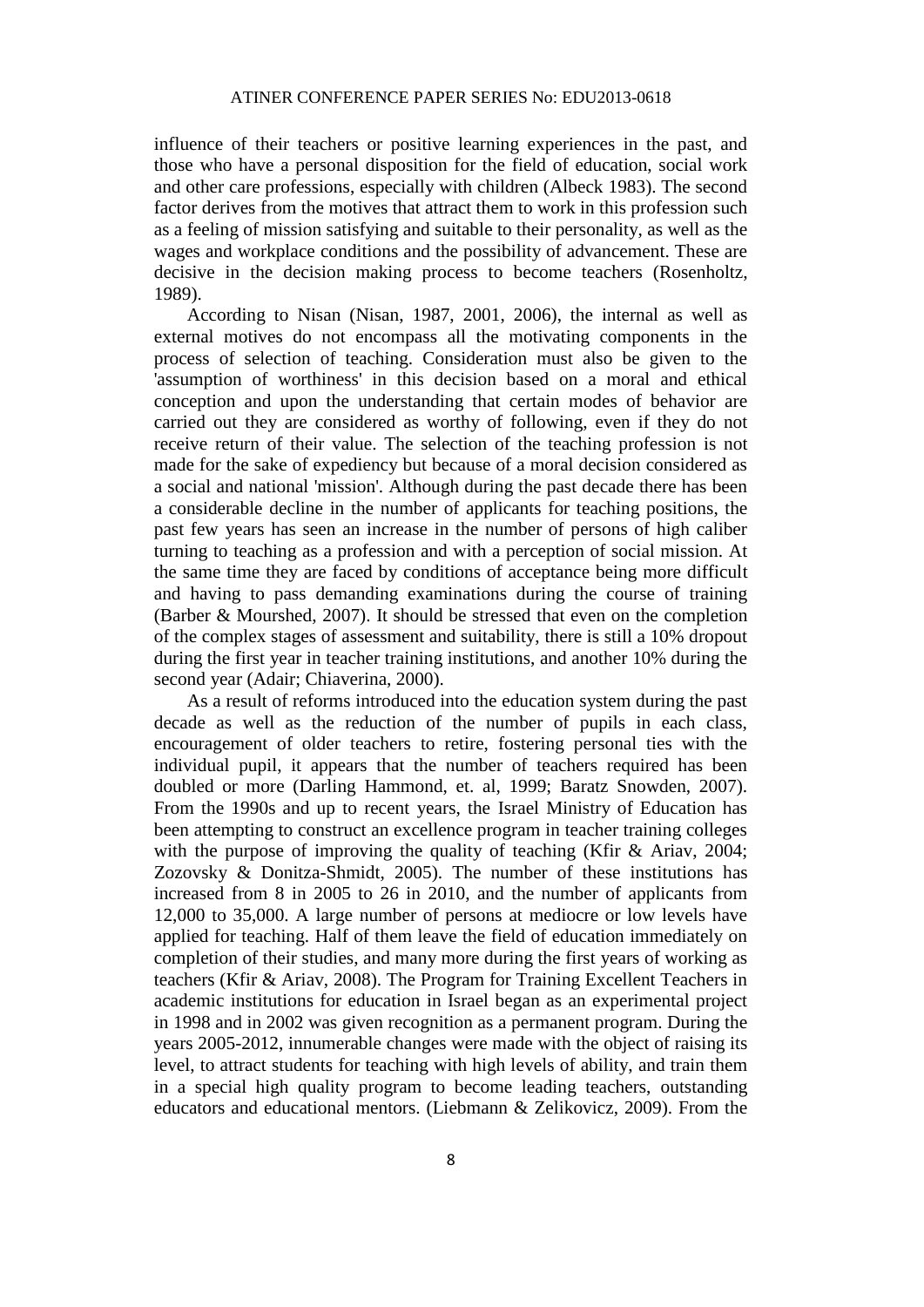modest number of 73 excellent students in 6 teacher training colleges in 1999, the number of students in the excellence program in 2013 increased to 1,200 in 22 colleges. 85% of graduates of this program are teaching and are content with their work in the schools, and 20% are continuing studying towards a second degree in education, as compared with only 6% among students not in this program (Cohen, Abady, Lev Ari & Greenfeld, 2009; Klavir, 2012). Conditions of acceptance include a grade of a total of 630 points composed of results of the psychometric examination and average grades of all subjects passed in the university entrance examinations, a personal interview by the mentors of the program to test compatibility to the program, professionally and pedagogically. A further interview is carried out by the head of the excellence program to examine the student's commitment and standards. Today, the Program for Training Excellent Teachers operates in most teacher training colleges. The teacher's role is also considered as being responsible for the attainment of his/her students of high grades and their meeting the requirements of the Ministry of Education (Greenfeld, 2010).

Research papers (Klavir & Cohen, 2009; Biadssa, 2010) have shown that students with high intellectual ability who have been trained in the excellence programs and have systematically and professionally gained experience during the course of their studies have become teachers of outstanding pupils. Pupils of teachers with the highest grades in the entrance examinations to teacher training colleges in Israel have attained high grades in reading and other basic subjects.

We now return to the critical issue of assessment and acceptance tests for teaching as one of the stages that demand revolutionary change to create a vanguard of excellent educators (Ketko, 2011). The need to classify candidates for teaching in the most efficient and professional manner requires 'predictive tools' for their achievements upon the completion of their studies and the process of integration into the field of education (Milgram, 1978; Orter, 1981; Zak & Kremer, 1981; Gardner, 1983). Further tests are required beyond those existing, in order to implement the assessment process more accurately and responsibly (Jencks, 1972; Goleman, 1995; Evans, 2011). Regarding this, two approaches can be discerned: the first sees the cognitive intellectual dimension as the main factor and the second approach sees the behavioral personality dimension factor as most important and decisive regarding the prediction of these students to become excellent teachers.

Recently the possibility has been considered of introducing additional reception procedures following upon the first assessment, with the purpose of preventing the acceptance of unsuitable candidates (Arnon, Fraenkel & Rubin, 2012). It can be said with certainty that we are witnessing the beginning of changing attitudes to the 'teaching profession' and the necessity of fostering excellent teachers: a number of research papers have appeared recently in Israel and in many other countries on the subject of the assessment process and prediction in teacher training colleges whose conclusions show unequivocally that the existing assessment tests alone are insufficient and that additional skills and the existence of 'numerous other intelligence aspects' in the candidate's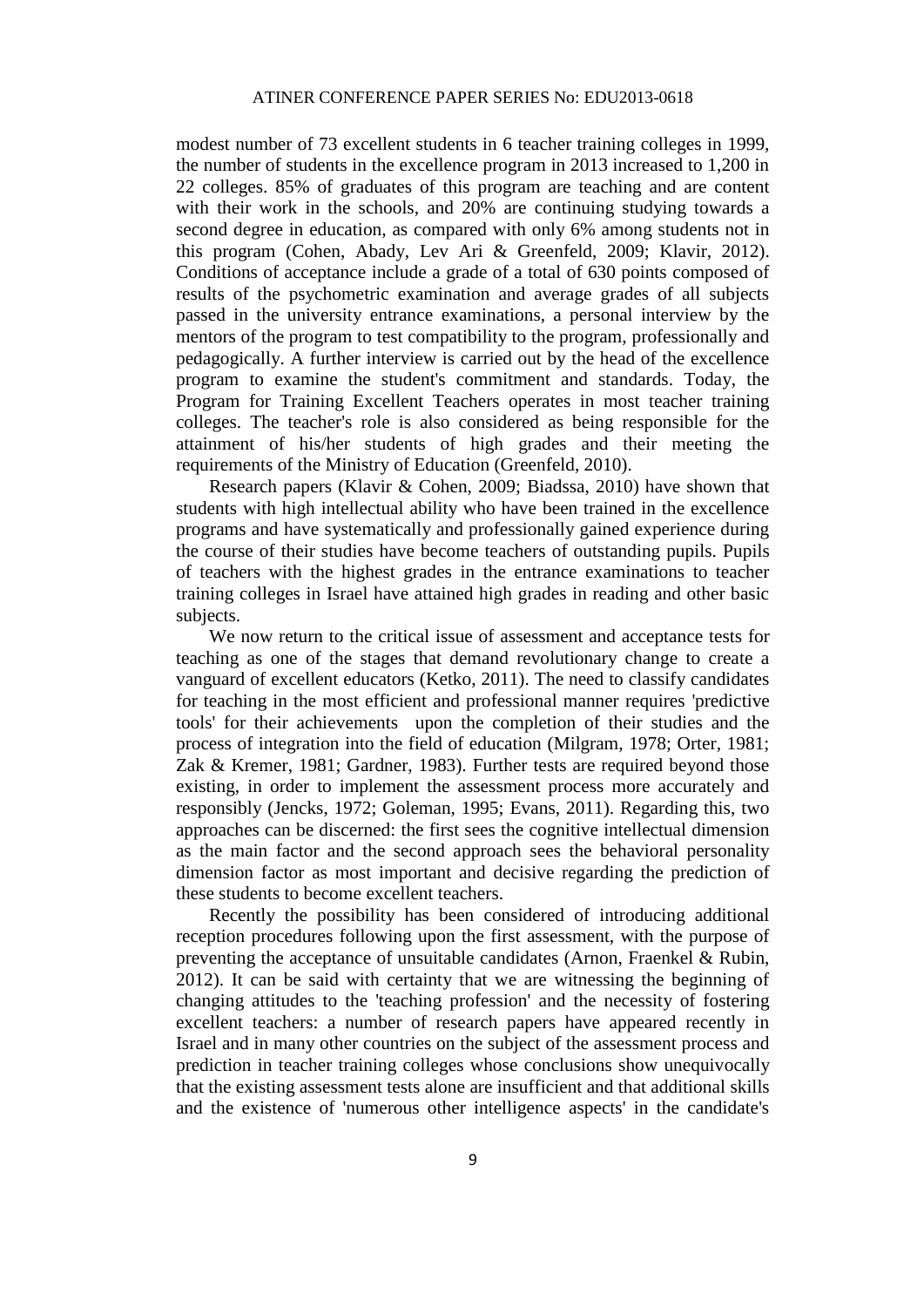personality must be examined (Gal-Or & Ben Sira, 1987; Goldenberg & Halabi, 1999). The findings of this research show that in relating to the various categories by which the candidates have been tested and evaluated, it can be seen that there are traits that have been perceived as suited to teaching, such as written and oral expression, intellectual abilities and general knowledge and that there is a significant correlation between them and success on the completion of the students' training (Zidenberg, 2008; Klavir, 2009). The majority of research papers reveal that exclusive programs in teacher training colleges are the order of the day: the framework of studies and pedagogic experience will enable the excellent teachers program provide the solution to the loss of value of life, its significance and objectives, in contradiction to uncontrollable addiction to technology, fame, riches and aggression that has become an alternative to educational tradition and basic human values.

A program for the training of excellent teachers has been in existence since1998 at the Kibbutzim College of education, the largest college in Israel and the first to introduce the enterprising idea of training excellent teachers in an exclusive course. The core of the idea that directed the initiators of this project, and which still guides those involved in it, is the belief that investment in recruiting and training students with outstanding academic qualifications will raise the prestige of the teaching profession, will favorably compare its status with the most prestigious professions and will bring about a drastic change in the standard of teaching in Israel.

From the outset, a research survey of the program has been carried out tracing the processes of change that have come about and the extent of the project's influence on the participants, the standards of their assimilation into the education system upon completion of training. The data obtained in this survey shows that the achievements of the excellent students at the Kibbutzim teachers training college and their involvement in campus life, is superior to the functioning of other students at the college. It has also become evident that in comparison with other students, those students who participated in the excellence program have been motivated to continue studies towards a further degree (Liebmann & Zelikovicz, 2009).

It soon became apparent to the heads of the education system in Israel, that in order to attain higher learning standards of pupils, it would be necessary to take drastic steps leading to excellence in teaching without compromise. The program is based on four aspects of training: personal, social, national and universal. The idea is to consider the fulfillment of the teacher's personal potential as an investment in the environment in which she/he teaches (Shulman & Sherin, 2004) and to foster 'intelligent communities' in the teachers' common rooms in accordance with the subjects they teach and their interests. The teacher can thus develop within a framework of excellence which makes possible the realization of the personal, collective and organizational potential wherever she/he will be. To this were added a number of areas to raise the required standards related to the time tables, the content of the academic courses, duration of practical experience and the extent of their exposure within the school, and the various levels of Israeli society.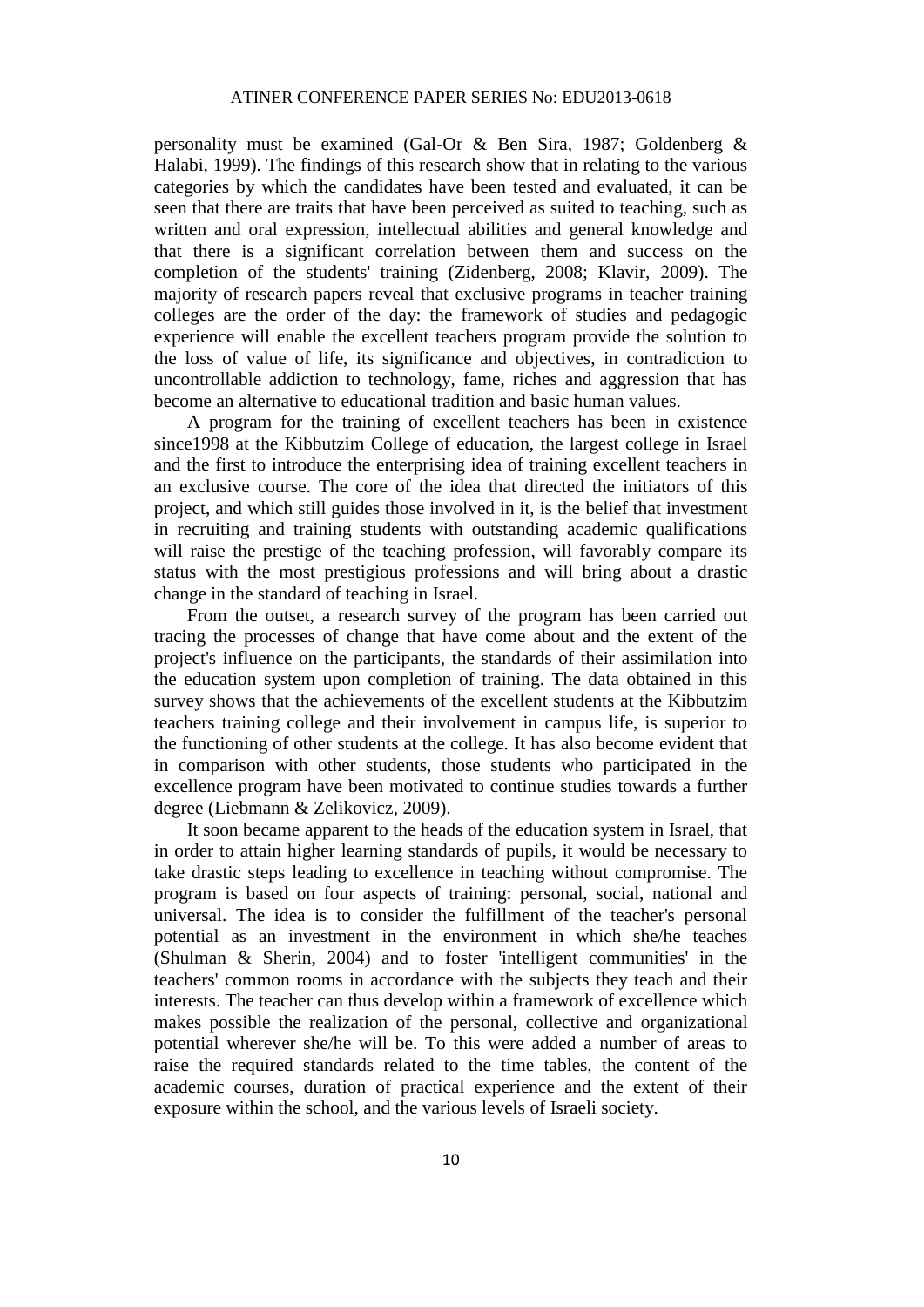Since 2011, further improvements have been introduced to the training excellent teachers program: Candidates were interviewed to ascertain their aptitude to the different tracks, as well as a personal interview by the program director to test their ability to express themselves, their orientation to current events in the cultural and intellectual world and the extent of their commitment to education. The curriculum of the new training program consists of a further 12 hours of exclusive courses for excellent teachers. Many of the courses are of a scientific nature and are held in the form of seminars which include field experiences, methodological analysis and writing research papers. In lieu of this, the excellence program students are required to commit themselves to be employed as teachers for a period of three years on completion of their studies. To this end, the most outstanding teachers at the Training College are selected and are given special training, an understanding of the purpose of the program and the requirements and degree of investment as trainers of these special students. During the course of their practical work, the participants in this program are exposed to various teaching activities in seven selected schools and are given pedagogic and scientific counseling by the program's lecturers, who themselves are required to excel and manifest active enthusiasm for the program. The students' activities at the selected schools expose them to pupils from a variety of backgrounds in the population and thus come into direct contact with the various faces of Israeli society and its problems, such as the Arab and Druze minorities, the various aspects of religious Jews and the dilemma of Israeli identity, leadership and government in the era of the media, and alternative teaching methods as a replacement for the existing system. Over and above their studies in the specific areas of expertise (60 hours), the students are required to devote another 40 hours during the year to activity in the community and on the campus, tutoring students with special needs, and work with new immigrants and students of the minorities as assistant teachers (Yogev & Michaeli, 2009).

It is the obligation and responsibility of the lecturers and mentors in the teacher training colleges to train a generation of excellent teachers who will be able to fight against apathy, mediocrity, ignorance, malice, violence and indifference spreading rapidly among the pupils at our schools. The shaping of the future generation and determining the character of the nation is in their hands.

#### **Conclusion**

Teaching is a complex and demanding profession and together with the satisfaction of carrying out a mission the teacher is faced with frustration and impotency because of the reality in which they struggle for recognition of their status within the community. Being an excellent teacher is even more challenging.

The teaching profession demands interaction with pupils from a variety of backgrounds, under challenging conditions, working within a multicultural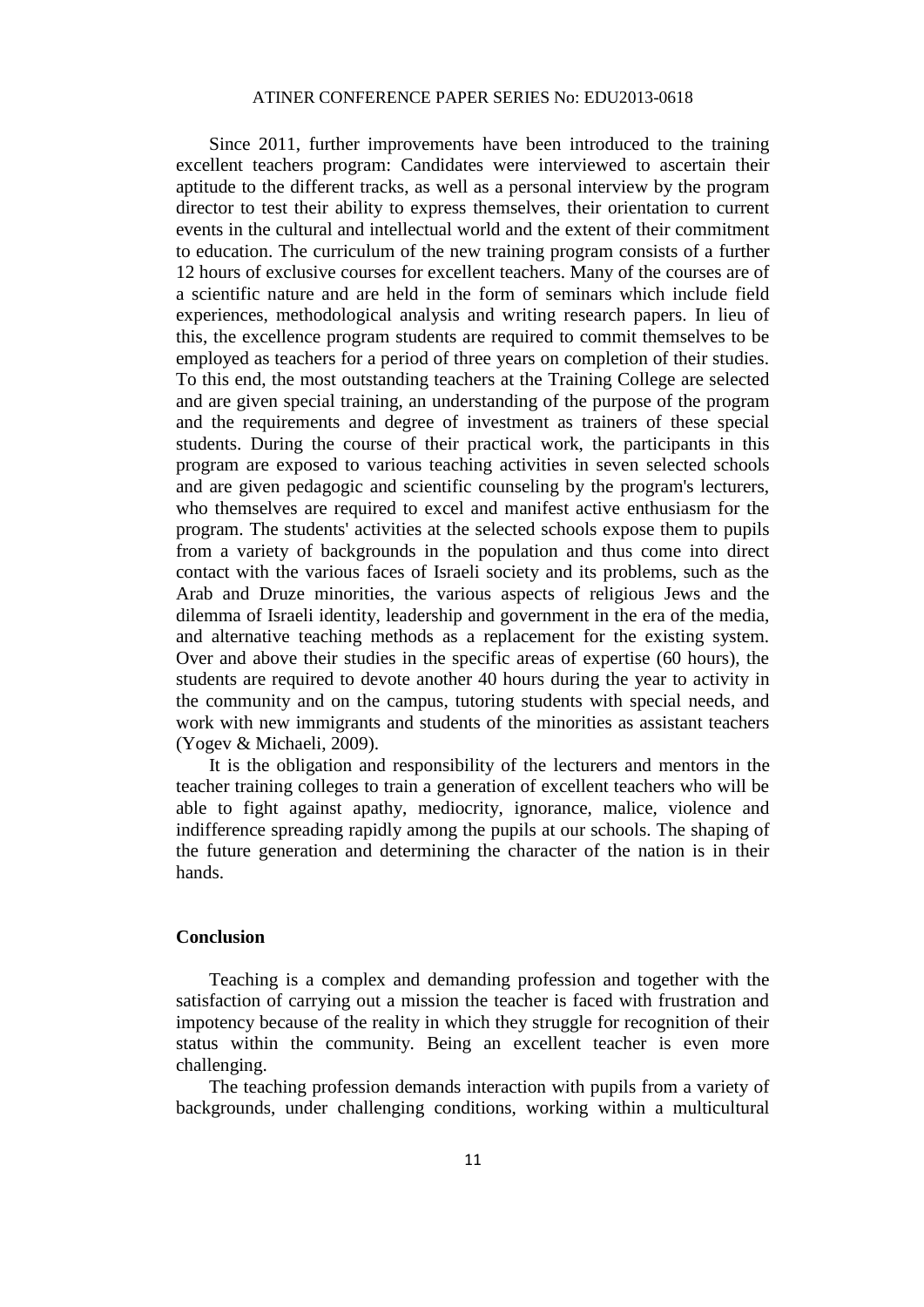community. The majority of researchers are of the opinion that the quality of teaching cannot be ascertained only by such indicators as academic degrees, number of years of study, experience, examination grades, and academic or pedagogic abilities. Additional analytic tools are required to identify potential excellent teachers, as no satisfactory scientific basis exists and depend on historic, ideological and local traditional attitudes to education. The intellectual teacher must have the ability to express himself verbally and have a broad education which enables him to act as an agent of culture and universal knowledge. The teacher as professional has a broad educational knowledge and is well versed in the educational processes on the subject he teaches. The merited teacher is one who is caring, committed to his pupils, who considers their emotional and intellectual abilities and he himself has a commitment of mission. If we add to these qualities the ability to foster critical thinking and dialogue that enables everyone to be heard, we have a definition of the excellent teacher, the teacher we consider as being an educator, a social, cultural and political activist who has the power to make a valued impact on the future of his pupils. This is the vision of the Excellent Teachers Training Program. In order to enable us to train students to be teachers at such a level we, their mentors, must be of that level. We, the mentors, must believe in our ability to substantiate this vision. It is in our power to do so. Even though the distance between the desirable and existing situation is still great, this is the profile of the excellent teacher, which the training excellent teachers program at the Kibbutzim teachers college sees as its goal.

#### **References**

- Abadi, R. (2004). "Three points of view of the excellence programs in the colleges", in: *Yarchon Machon Mofet*, 11, pp. 4-5. (Heb.)
- Adair, L. M. & Chiaverina, C.J. (2000). *The Preparation of Excellent Teachers at All Levels*, AAPT Planning Meeting, 27 – 28, July, 2000, Toronto, Ontario, Canada.
- Albeck, S. (1983). "Decision making factors in the process of choosing a profession: comparison between students of social work, psychology, education, chemistry and physics", in: *Iyyunim Behinuch***,** 37-38, pp.215-231. (Heb.).
- Ariav, T. (2008). "Teacher training: The situation in the world, in Israel and in the future" in: *Facing the Crisis in Teaching*, Jerusalem: Van Leer Institution and Hakibbutz Hameuchad. (Heb.)
- Arnon, R., Fraenkel, P. & Rubin,E. (2012), "To be or not to be a teacher? The image of the teaching profession as an attractive occupation", in: *Shvilei Mekhkar*, 18, pp. 33-43, Tel Aviv, Mofet, Publishers of programs for teacher training. (Heb.)
- Barber, M. & Mourshed, M. (2007). *How the World's Best-Performing School Systems Come out on Top.* London: McKinsey and Company.
- Biadssa, A. (2010). "The contribution of the excellent teachers program to teacher training for the advancement of education in Israel", in: **Gema***: Research in Islam, education, literature and the sciences,* vol: 14, pp. 253-268*.* (Heb.)
- Darling Hammond, L., Berry, B. T., Haselkorn, D. & Fideler, E. (1999). "Teacher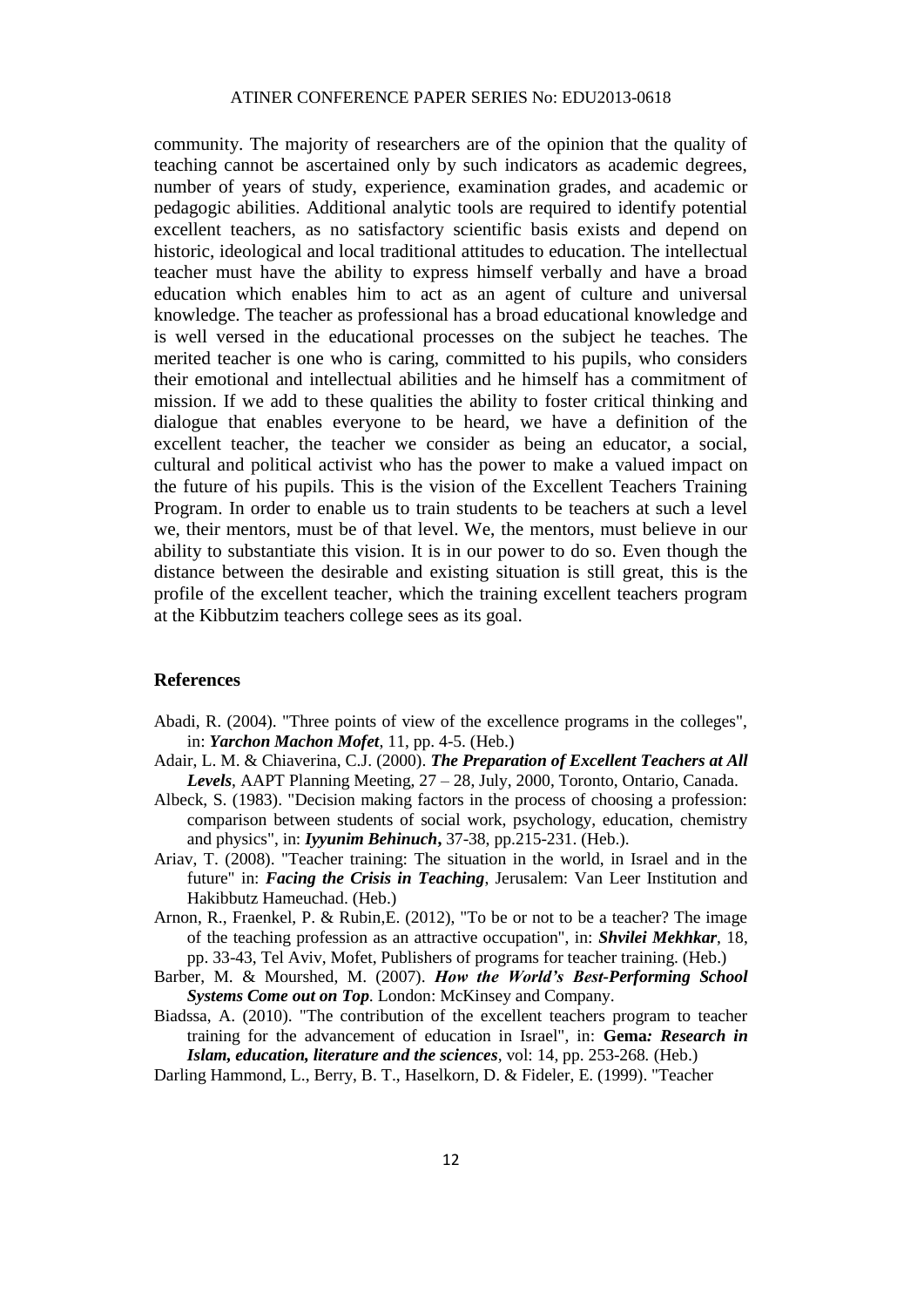- Recruitment, selection, and induction" in: Darling Hammond, L., Sykes, G. (Eds.), *Teaching as the learning profession handbook of policy and practice* pp. 183- 232, San Francisco: Jossy Bass.
- Darling Hammond, L. & Baratz Snowden, J. ( 2007). "A Good Teacher in Every Classroom: Preparing the Highly Qualified Teachers Our Children Deserve" in**:**  *Educational Horizons*, V 85 (2), The National Academy of Education Committee on Teacher Education: Jossey Bass, pp. 11 – 132.
- *Darling Hammond, L., (2006). "Constructing 21st-Century Teacher Education" in: Journal of Teacher Education, vol. 57, no. 3, pp. 300-314.*
- Evans L (2011) "The 'shape' of teacher professionalism in England: professional standards, performance management, professional development, and the changes proposed in the 2010 White Paper", *British Educational Research Journal*.37.5: 851-870.
- Gal-Or, Y. & Ben-Sira, D. (1987). "Analysis of assessment tools used in the system of selecting students for teaching". *Dapim*, 5, pp. 38-49. (Heb.)
- Gardner, H. (1983). *Frames of Mind: The Theory of Multiple Intelligences*. New York: Basic Books.
- Goldberg, G., & Halabi, R. (1999). "Development of a classification model for students of education in colleges and the extent of prediction for success in teaching". *Dapim*, 28. (Heb.)
- Goleman, D. (1995). *Emotional Intelligence*, New York: Bantam Books.
- Jencks, C. (1972). *Inequality: A reassessment of Family and Schooling in America*. New York: Basic Books.
- Kasher, A. (2003). "On excellence in Teaching", in: *Al Hagova, Journal of education*, 3, pp. 48-51, Tel Aviv: Administration College. (Heb.)
- Ketko, T. (2009). "Fostering Community Activism in Teachers' Training" in: *Edge 2009, Inspiration and Innovation in Teaching and Teacher Education***,** Newfoundland: Edge conference publications.
- Ketko, T. (2011). "Teaching by the criterion of acceptance: borderline and limit, in: *Hinuch vesviva*, yearbook 33, pp. 35-45, Tel Aviv: Hakibbutzim College of Education, Technology and Arts. (Heb.)
- Ketzin, A. & Shkedi, A., (2011). "The factors influencing the joining of excellence teacher training program" in: *Dapim*, 51, pp. 57-83, Tel Aviv: Mofet Institute. (Heb.)
- Kfir, D. (2008). "Recruiting for teaching university graduates seeking a second career and training of a high standard', in: Kfir, D. & Ariav, T. (Eds.) *Crisis in Education: Towards enlightened teacher training,* pp. 176-193. Jerusalem: Van Leer Institute, Tel Aviv: Hakibbutz Hameuchad. (Heb.)
- Kfir, D., Ariav, T., Feigin, N. & Leibmann, T. (1998). *Academicization of teacher training and the teaching profession*, Jerusalem: Magnes. (Heb.)
- Liebmann, T. (2009). "So what if they are excellent?" in: *Halacha Maaseh Vehazon*, pp. 21-22. Tel Aviv: Mofet Institute. (Heb.)
- Liebmann, T. & Zelikovicz, G. (2009). "The program for excellent students at Hakibbutzim College: Scholastic achievements, and students' opinions of the curriculum", in: Klavir, R., Cohen, N., Abadi, R. & Greenfeld, N. (Eds.), *Halacha Maaseh Vehazon*: *training excellent students for teaching in academic colleges of education*, pp. 281-294. Tel Aviv: Tama, Mofet Institute. (Heb.)
- Lortie, D. (1975). *School Teachers: A Sociological Study*. Chicago: University of Chicago Press.